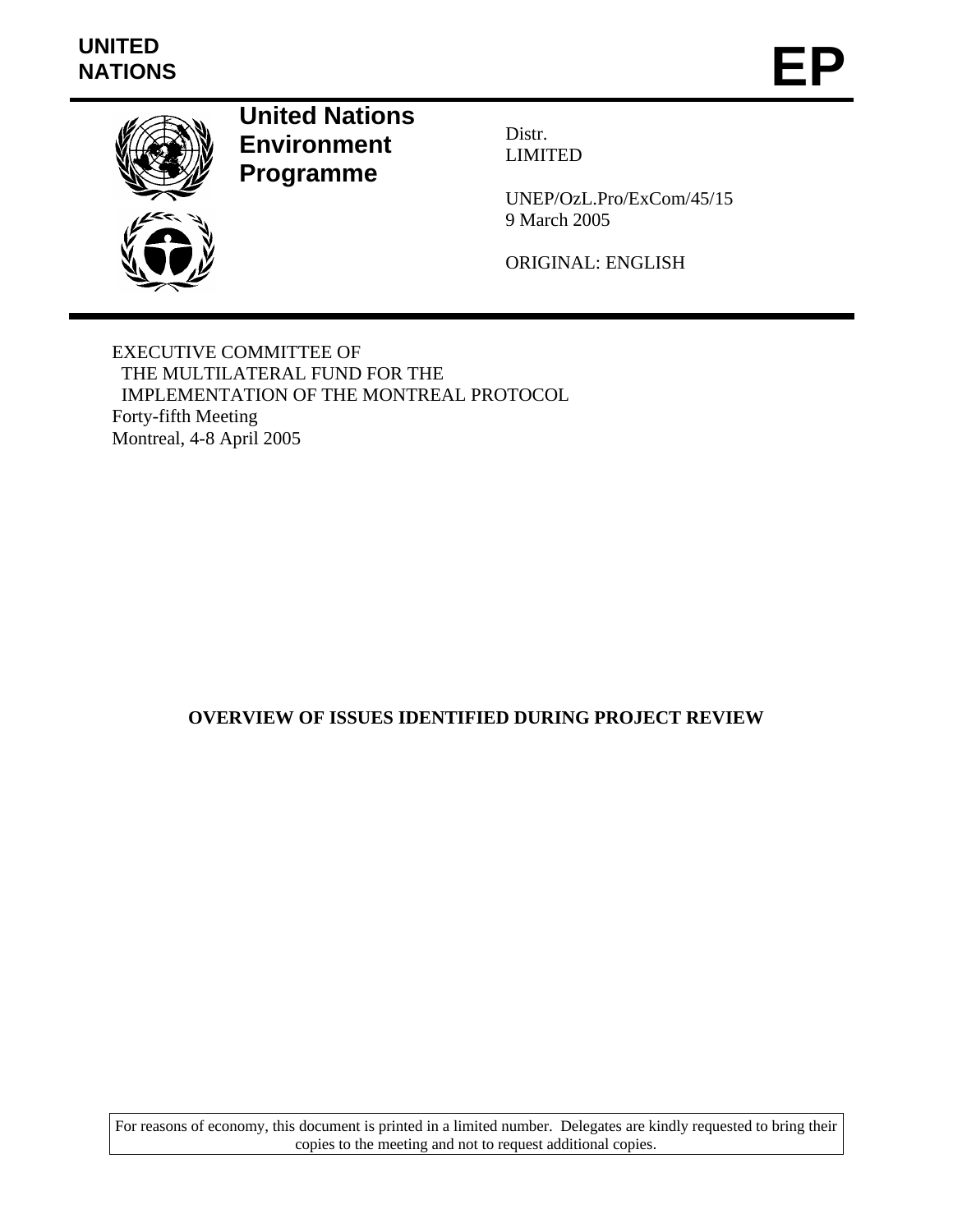### Projects and activities presented to the 45<sup>th</sup> Meeting of the Executive Committee

#### Submissions by Implementing and Bilateral Agencies

1. The total value of multi-year agreements (all tranches), projects and activities received by the Fund Secretariat from implementing and bilateral agencies is US \$75,441,681 (including agency support costs where applicable). The requested level of funding reviewed for approval at the  $45<sup>th</sup>$  Meeting amounts to US \$68,948,192 for annual tranches of multi-year agreements, projects, and activities.

#### Secretariat's review of proposed projects and activities

2. The review by the Fund Secretariat of proposals for the funding of projects and activities has resulted in a recommendation for blanket approval of a total of 62 annual tranches, projects and activities amounting to US \$44,456,963. Twenty-three investment projects and other activities with a total value of US \$967,958 have been withdrawn or deferred, including projects which did not provide adequate information or the eligibility of which was in doubt.

3. The incremental costs of investment projects and annual tranches of sector plans and national phase-out plans, with a total value of requested funds amounting to US \$15,217,059 have been agreed with the relevant implementing agencies, and are submitted for individual consideration in keeping with past practice or because other non cost-related issues are pending. For one refrigerant management plan project for Bhutan involving 8 sub-projects costs totalling US \$380,830 remain under discussion.

#### Status of the Fund

4. At the time of preparation of this paper, Multilateral Fund resources available for commitment amounted to some US \$79,495,667.

#### Technical assistance for countries with little or no current consumption.

5. Thirteen proposals have been submitted to the  $45<sup>th</sup>$  Meeting requesting funding to achieve or sustain phase-out in countries that have an officially established baseline for the relevant substance but for which the latest reported consumption is either very low (ten countries) or zero (three countries). Twelve proposals are for assistance in the solvent sector, two submitted by UNDP and ten submitted by UNIDO in their work programmes for 2005 (Documents UNEP/OzL.Pro/ExCom/45/18 and UNEP/OzL.Pro/ExCom/45/19 respectively). One proposal, for Fiji, is a plan for total ODS phase-out submitted jointly by UNDP and UNEP. Fiji has reported nil consumption of CFCs for the last three years (2001 – 2003), but has consumption of MB.

6. These proposals have been submitted principally because the twelve listed countries in the solvent sector were all identified in the Secretariat's compliance oriented model as requiring assistance in that sector. Fiji was identified as requiring assistance in the MB sector. Except for CFCs in non-LVC countries, the compliance-oriented model uses baseline consumption as the reference point, not current consumption. This is because the model is intended to indicate all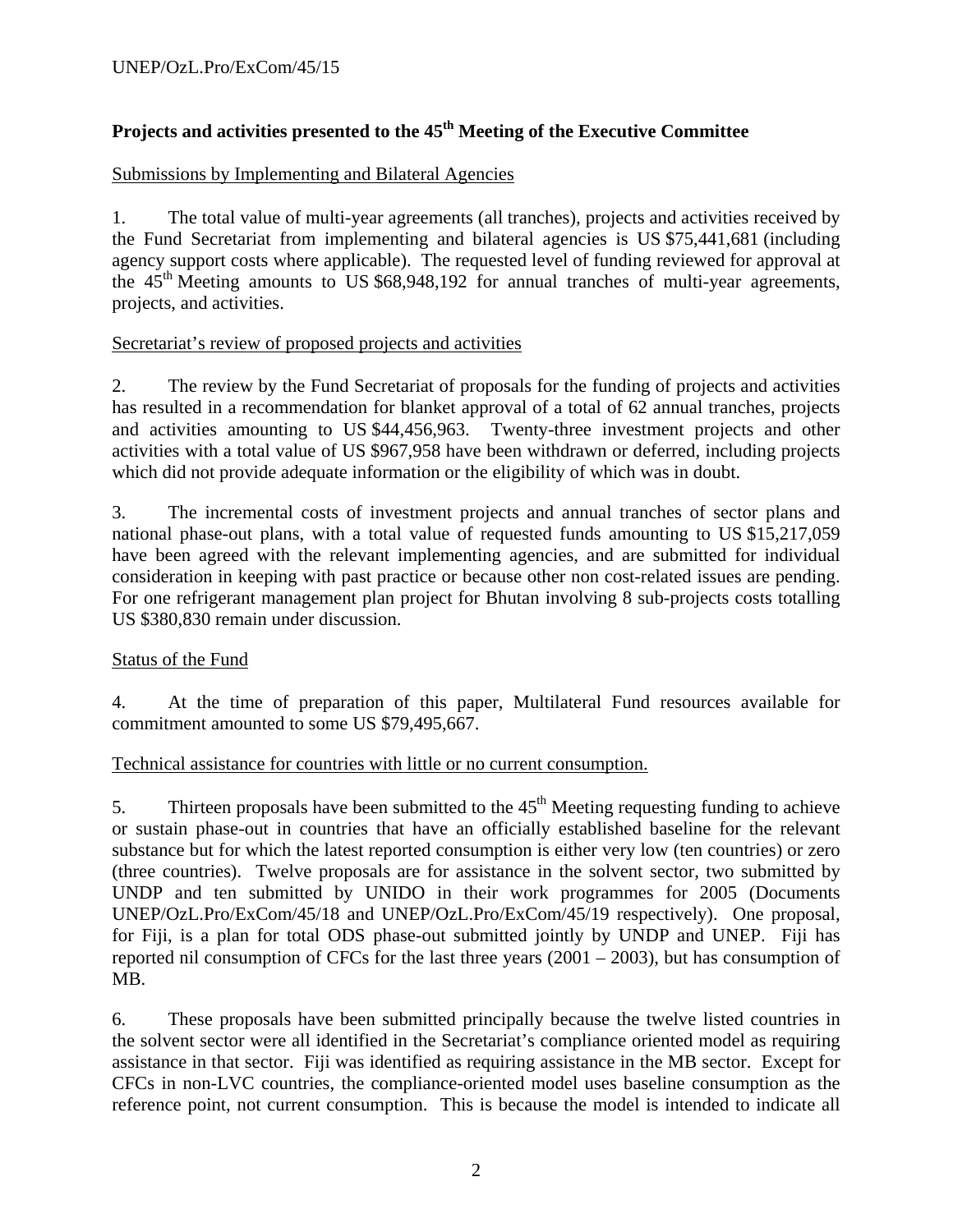possible future phase-out requirements. Thus where a country has an established baseline and, in the absence of any undertakings to the contrary, it may resume consumption at any time in the future up to the final phase-out date under the Montreal Protocol up to the relevant Protocol limit.

7. In general, with the exception of institutional strengthening projects, eligibility for assistance from the Multilateral has been based on the level of consumption of the relevant ODS to be phased-out through the intended project. However there are now three precedents. At the 42<sup>nd</sup> meeting a technical assistance project proposed by UNDP was approved for Jamaica at a cost of US \$25,000 to address consumption of 0.08 ODP tonnes. At the  $44<sup>th</sup>$  Meeting a similar UNDP project was approved for Ghana at a cost of US \$20,000. Ghana consumed 0.44 tonnes of CTC in 2003. Also at the  $44<sup>th</sup>$  Meeting, US \$35,000 was approved for Oman for a workshop and awareness raising programme in the MB sector. Oman has had no consumption of MB since 2001 when 1 ODP tonne was reported. This is consistent with the MB guidelines which provide that, where the country has an MB baseline and no current consumption, assistance may be provided to avoid future consumption, that is, to sustain the phase-out.

8. The Executive Committee might therefore consider whether, as a matter of policy it wishes to approve funding under certain circumstances and conditions for countries that have either very low or nil current consumption, on the basis that the technical assistance provided would assist the countries to sustain or complete the phase-out of the relevant ODS, and that this would be the final assistance available to the country from the Multilateral Fund in respect of the ODS being addressed. The issue of funding for very low volumes of CFC/TCA/MB consumption is also considered in document UNEP/OzL.Pro/ExCom/45/46 on assistance to countries post-2007.

9. If the Committee was inclined to provide technical assistance to sustain or complete phase-out in the relevant sector(s), the following guidelines could be considered:

- Countries that have a Montreal Protocol baseline for the relevant controlled substance but for which the latest reported consumption is less than 2 ODP tonnes, may submit proposals for technical assistance or assistance with preparation of legislative measures to complete their phase-out in the relevant sectors, or to ensure the sustainability of the phase-out already achieved.
- The proposals must comply with the rules and policies of the Fund and must be accompanied by an undertaking not to seek additional assistance from the Multilateral Fund in respect of phase-out in the relevant sector(s). Countries must be made fully aware of this undertaking and a letter to this effect must be submitted with the proposal.
- Other than for training purposes, additional capital items such as recycling machines or service tools will not normally be eligible. Where a need for limited numbers of such equipment can be demonstrated through comprehensive reports and/or surveys, proposals may, in exceptional circumstances, be submitted for consideration on a case-by-case basis.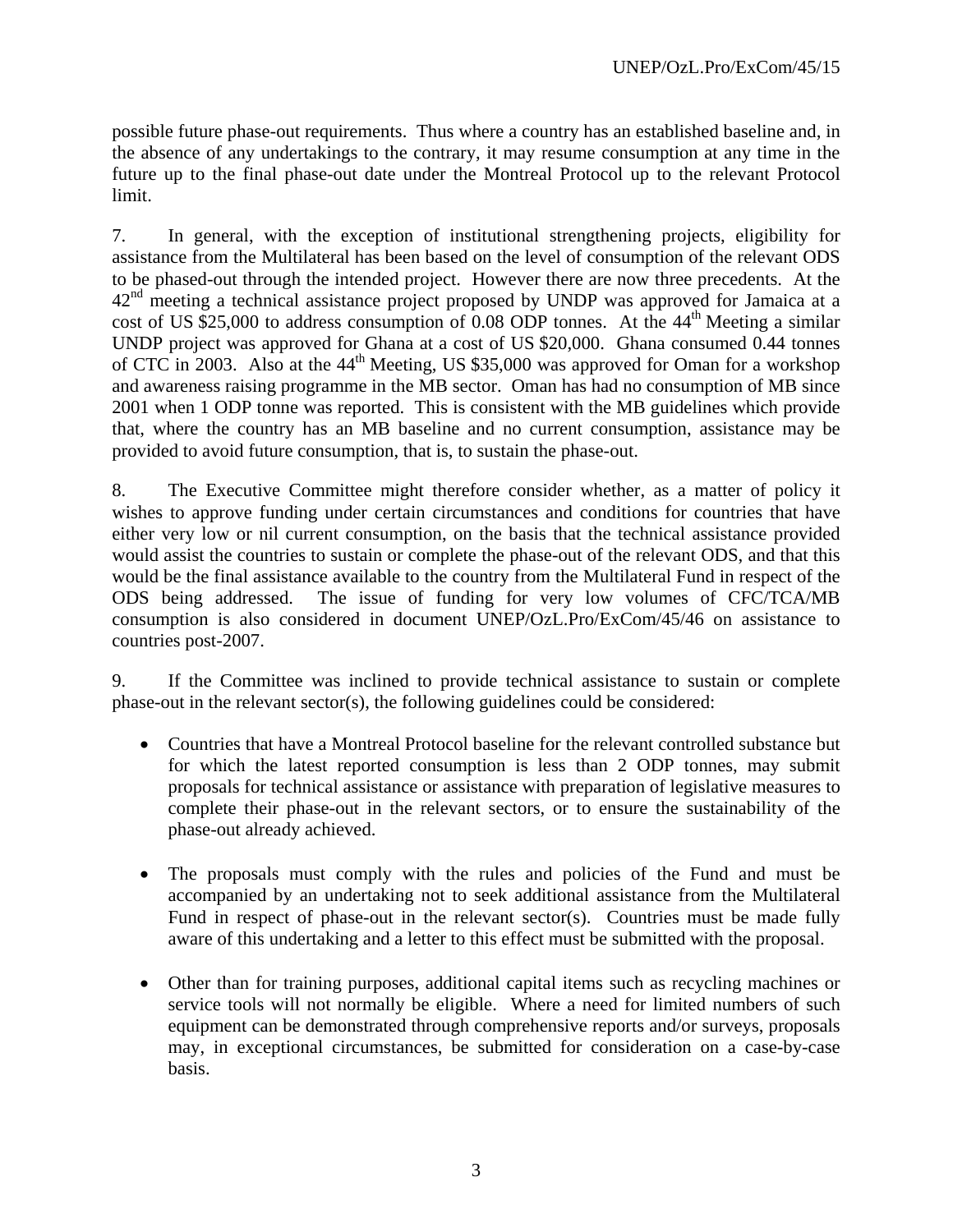#### Flexibility conditions in phase-out agreements

10. The World Bank has submitted to the current meeting a national CFC phase-out plan for Viet Nam (Document UNEP/OzL.Pro/ExCom/45/44). The NPP will be accompanied by a draft agreement. Consistent with the guidelines for preparation, implementation and management of performance-based phase-out plans adopted by the Executive Committee at its  $38<sup>th</sup>$  Meeting (decision 38/65), the draft agreement will include a provision giving Viet Nam the flexibility to reallocate funding. The nature of the flexibility provision is currently under discussion with the World Bank.

11. The final form of the draft agreement contained in the approved guidelines included wording to address the flexibility provision as follows:

 "…the Executive Committee agrees that the Country may have the flexibility to reallocate the approved funds, or part of the funds according to the evolving circumstances to achieve the goals prescribed under this Agreement. Reallocations which are considered as major changes should be accounted for in the verification report and reviewed by the Executive Committee."

12. The implication of this condition is that reallocation of funding may take place without the prior knowledge or endorsement of the Executive Committee. In cases considered by the country or agency to be major changes, information would be provided for review by the Executive Committee after the reallocation had taken place. A review *post facto* does not provide a meaningful way for the Executive Committee to exercise its discretion. There are no avenues for recourse if the Committee were to conclude that the reallocation was not acceptable.

13. The guidelines also provide that "because of the different situations and needs of countries, and the impracticability of attempting to encompass every situation, the purpose of the guidelines is to provide general principles and procedures that should be followed in developing and implementing performance-based ODS phase-out plans."

14. Accordingly, the majority of the agreements approved by the Executive Committee have contained alternative wording for the flexibility clause. The alternative wording requires that proposed reallocations be included in Annual Implementation Programmes for review and endorsement by the Executive Committee before the reallocation takes place. The wording used in the majority of agreements is as follows:

 "…the Executive Committee agrees that the Country may use the funding for other purposes that can be demonstrated to facilitate the smoothest possible phase-out, consistent with this Agreement, whether or not that use of funds was contemplated in determining the amount of funding under this Agreement. Any changes in the use of the Funding must, however, be documented in advance in the Country's Annual Implementation Programme, endorsed by the Executive Committee as described in sub-paragraph […] and be subject to independent verification as described in paragraph  $[...]$ ."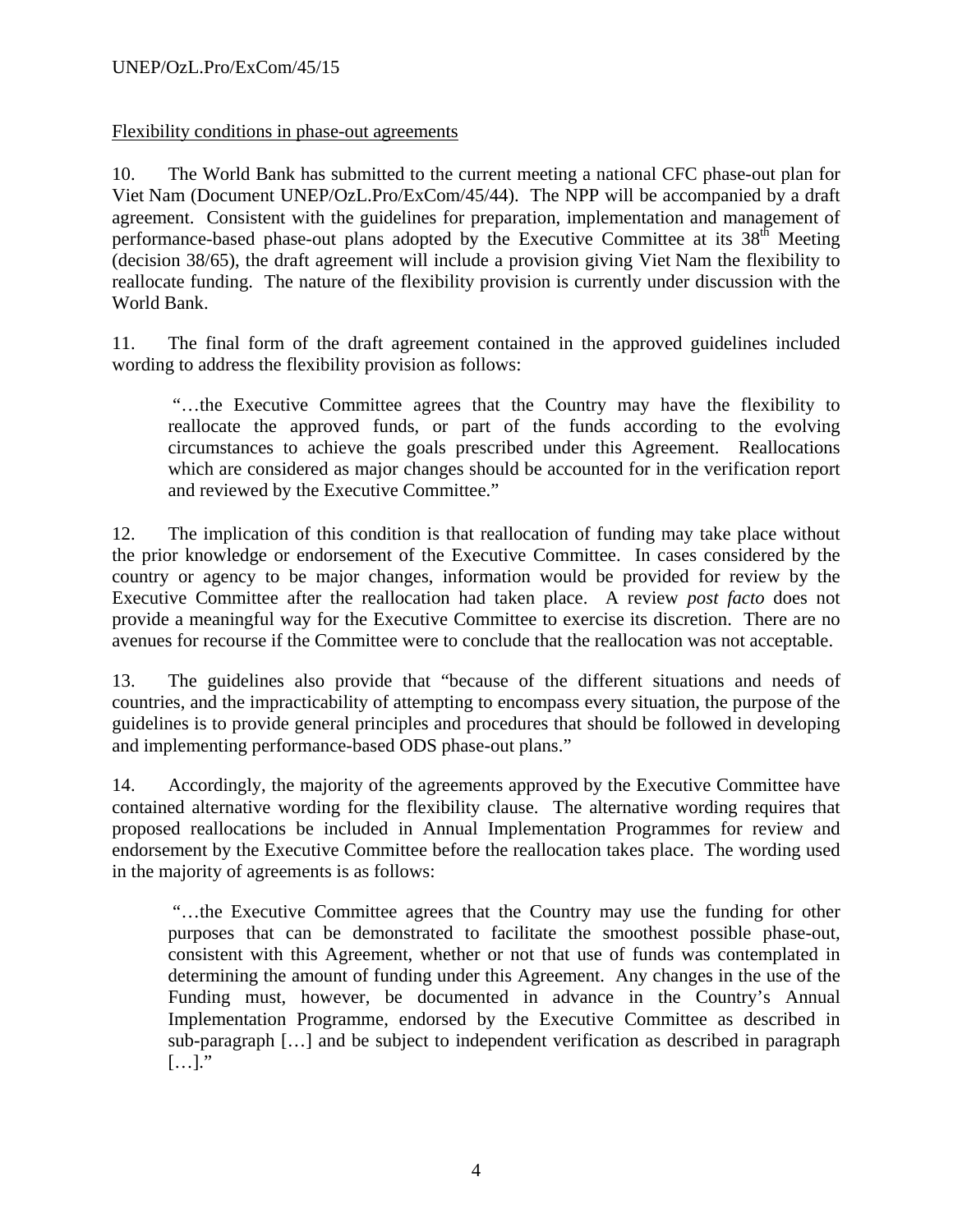15. The Executive Committee might consider formalising this precedent by requesting agencies preparing draft agreements for multi-year projects to include, in the draft agreements, the established form of words requiring notification of proposed funding reallocations as indicated above. The Executive Committee might also wish to include this language in the final agreement for the national CFC phase-out plan for Viet Nam submitted by the World Bank.

#### Replacement of enterprises in a terminal umbrella project.

16. At its  $34<sup>th</sup>$  Meeting, the Executive Committee approved a terminal umbrella project in the commercial refrigeration sector for Paraguay, to be implemented by UNDP, at a cost of US \$410,739 plus support costs. The project would phase-out 9.49 ODP tonnes of CFCs. UNDP has advised the Secretariat that on behalf of the Government of Paraguay, it wishes to replace one of the enterprises in the terminal project by three different enterprises not originally identified in the project, because the original enterprises ceased production without assistance from the Fund and the other three enterprises have been newly identified and confirmed as eligible. One other enterprise in the original project was found to have consumption less than that identified in the project preparation process and therefore received less funding. UNDP also wishes to redirect this unused funding to the three new companies. UNDP provided supplementary project documentation containing all relevant details of the proposed changes to the project.

17. The level of consumption of the replacement enterprises is below of that of the original enterprises. The total consumption in the project is therefore reduced by 1.75 ODP tonnes to 7.74 ODP tonnes and the total eligible funding is reduced by US \$37,393 to US \$372,946. The level of reduction in eligible cost has been discussed and agreed between the Secretariat and UNDP. UNDP has indicated that it will return the balance of approved funds plus pro-rata support costs arising from the reduction in eligible costs. UNDP has also confirmed that Paraguay will not seek any additional funding for phase-out in the refrigeration sector.

18. Currently the Secretariat has no mandate to agree to the variation in the project sought by UNDP. However noting that all cost and technical policy issues arising from the proposed variation have been agreed between the Secretariat and UNDP, and that the balance of approved funding has been quantified and will be returned to the Multilateral Fund, the Executive Committee might consider whether it wishes to request the Secretariat to advise UNDP that the proposed variation to the project could proceed.

19. In regard to any future cases, the Committee might consider whether it wishes to request the Secretariat to discuss with bilateral or implementing agencies any future proposals to substitute enterprises included in approved umbrella projects and to ensure that, where eligible costs are reduced, the agency concerned undertakes to return the balance of approved funding, including pro-rata agency support costs, and to report the returns to the Executive Committee according to established reporting requirements. On this basis, if all other cost and policy issues are agreed between the Secretariat and the relevant agency, the Secretariat could be authorised to agree to any future variations to the enterprises contained in umbrella projects and to report back to the Executive Committee at a subsequent meeting.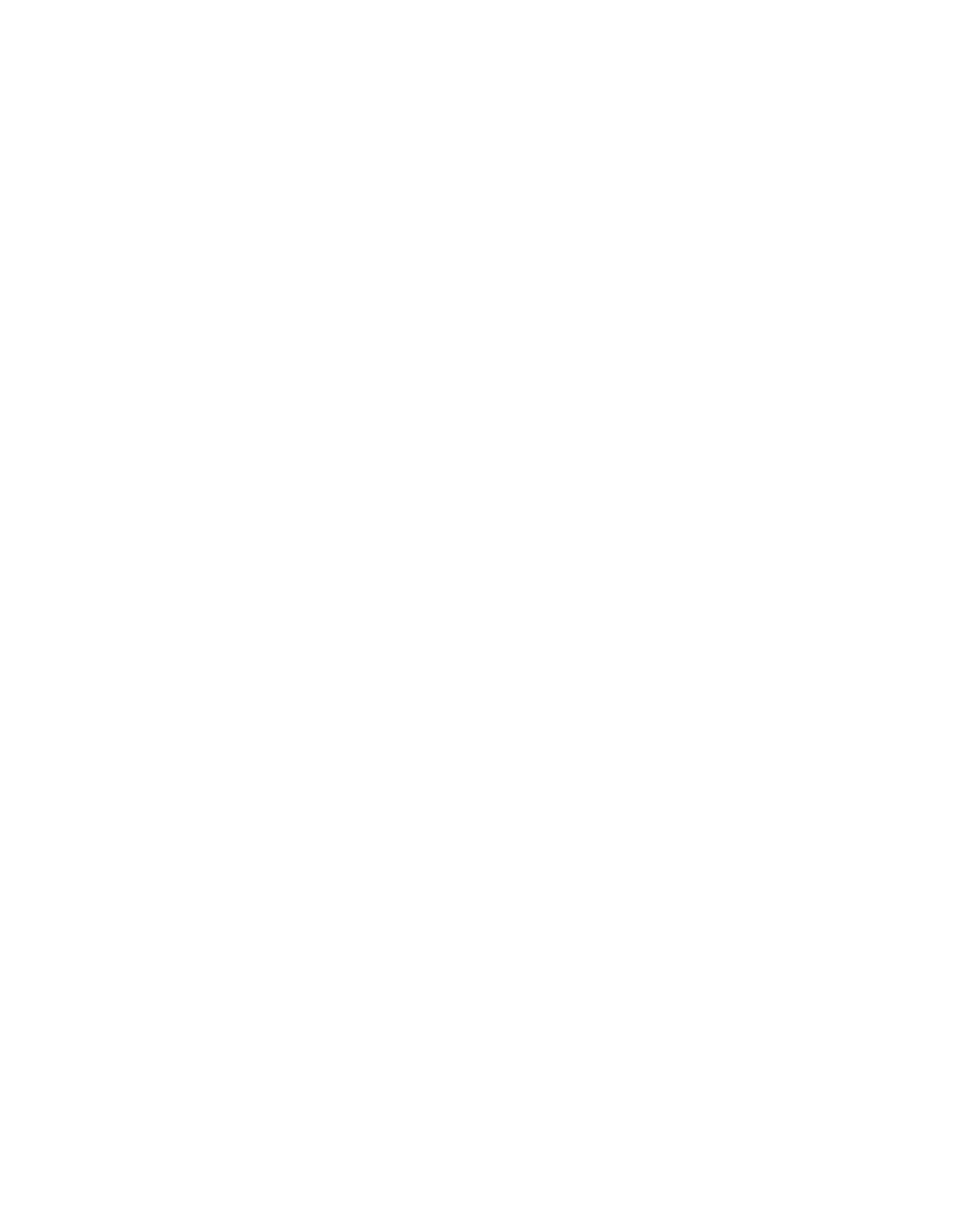| List of projects and activities recommended for blanket approval |                            |                        |              |                                                | UNEP/OzL.Pro/ExCom/45/15<br>Annex I |                  |  |  |
|------------------------------------------------------------------|----------------------------|------------------------|--------------|------------------------------------------------|-------------------------------------|------------------|--|--|
| Project Title                                                    | Agency                     | <b>ODP</b><br>(tonnes) | Project      | <b>Funds approved (US\$)</b><br><b>Support</b> | <b>Total</b>                        | C.E.<br>(USS/kg) |  |  |
| <b>ARGENTINA</b>                                                 |                            |                        |              |                                                |                                     |                  |  |  |
| <b>STERILANTS</b>                                                |                            |                        |              |                                                |                                     |                  |  |  |
| Preparation of project proposal                                  |                            |                        |              |                                                |                                     |                  |  |  |
| Preparation of MDI phase-out plan                                | <b>IBRD</b>                |                        | \$50,000     | \$3,750                                        | \$53,750                            |                  |  |  |
|                                                                  | <b>Total for Argentina</b> |                        | \$50,000     | \$3,750                                        | \$53,750                            |                  |  |  |
| <b>CENTRAL AFRICAN REPUBLIC</b>                                  |                            |                        |              |                                                |                                     |                  |  |  |
| <b>SEVERAL</b>                                                   |                            |                        |              |                                                |                                     |                  |  |  |
| <b>Institutional strengthening</b>                               |                            |                        |              |                                                |                                     |                  |  |  |
| Extension of institutional strengthening project: phase IV       | <b>UNEP</b>                |                        | \$60,000     | \$0                                            | \$60,000                            |                  |  |  |
| <b>Total for Central African Republic</b>                        |                            |                        | \$60,000     |                                                | \$60,000                            |                  |  |  |
| <b>CHINA</b>                                                     |                            |                        |              |                                                |                                     |                  |  |  |
| <b>OTHER</b>                                                     |                            |                        |              |                                                |                                     |                  |  |  |
| <b>Tobacco fluffing</b>                                          |                            |                        |              |                                                |                                     |                  |  |  |
| Tobacco sector plan for CFC-11 phase-out: annual                 | <b>UNIDO</b>               | 200.0                  | \$1,700,000  | \$127,500                                      | \$1,827,500                         |                  |  |  |
| programme for 2005                                               |                            |                        |              |                                                |                                     |                  |  |  |
| <b>PRODUCTION</b>                                                |                            |                        |              |                                                |                                     |                  |  |  |
| <b>CFC</b> closure                                               | <b>IBRD</b>                |                        |              | \$975,000                                      |                                     |                  |  |  |
| Sector plan for CFC production phase-out: 2005                   |                            |                        | \$13,000,000 |                                                | \$13,975,000                        |                  |  |  |
| <b>SOLVENT</b>                                                   |                            |                        |              |                                                |                                     |                  |  |  |
| <b>Multiple solvents</b>                                         |                            |                        |              |                                                |                                     |                  |  |  |
| ODS phase-out in China solvent sector: 2005 annual<br>programme  | <b>UNDP</b>                | 635.0                  | \$5,680,000  | \$426,000                                      | \$6,106,000                         |                  |  |  |
|                                                                  | <b>Total for China</b>     | 835.0                  | \$20,380,000 | \$1,528,500                                    | \$21,908,500                        |                  |  |  |
| <b>COLOMBIA</b>                                                  |                            |                        |              |                                                |                                     |                  |  |  |
| <b>SEVERAL</b>                                                   |                            |                        |              |                                                |                                     |                  |  |  |
| <b>Institutional strengthening</b>                               |                            |                        |              |                                                |                                     |                  |  |  |
| Extension of institutional strengthening project: phase V        | <b>UNDP</b>                | 22.8                   | \$275,600    | \$20,670                                       | \$296,270                           |                  |  |  |
|                                                                  | <b>Total for Colombia</b>  | 22.8                   | \$275,600    | \$20,670                                       | \$296,270                           |                  |  |  |
| <b>COMOROS</b>                                                   |                            |                        |              |                                                |                                     |                  |  |  |
| <b>SEVERAL</b>                                                   |                            |                        |              |                                                |                                     |                  |  |  |
| <b>Institutional strengthening</b>                               |                            |                        |              |                                                |                                     |                  |  |  |
| Extension of institutional strengthening project: phase IV       | <b>UNEP</b>                |                        | \$60,000     | \$0                                            | \$60,000                            |                  |  |  |
|                                                                  | <b>Total for Comoros</b>   |                        | \$60,000     |                                                | \$60,000                            |                  |  |  |
| <b>CONGO</b>                                                     |                            |                        |              |                                                |                                     |                  |  |  |
| <b>SEVERAL</b>                                                   |                            |                        |              |                                                |                                     |                  |  |  |
| <b>Institutional strengthening</b>                               |                            |                        |              |                                                |                                     |                  |  |  |
| Extensionl of institutional strengthening project: phase IV      | <b>UNEP</b>                |                        | \$60,000     | \$0                                            | \$60,000                            |                  |  |  |
|                                                                  | <b>Total for Congo</b>     |                        | \$60,000     |                                                | \$60,000                            |                  |  |  |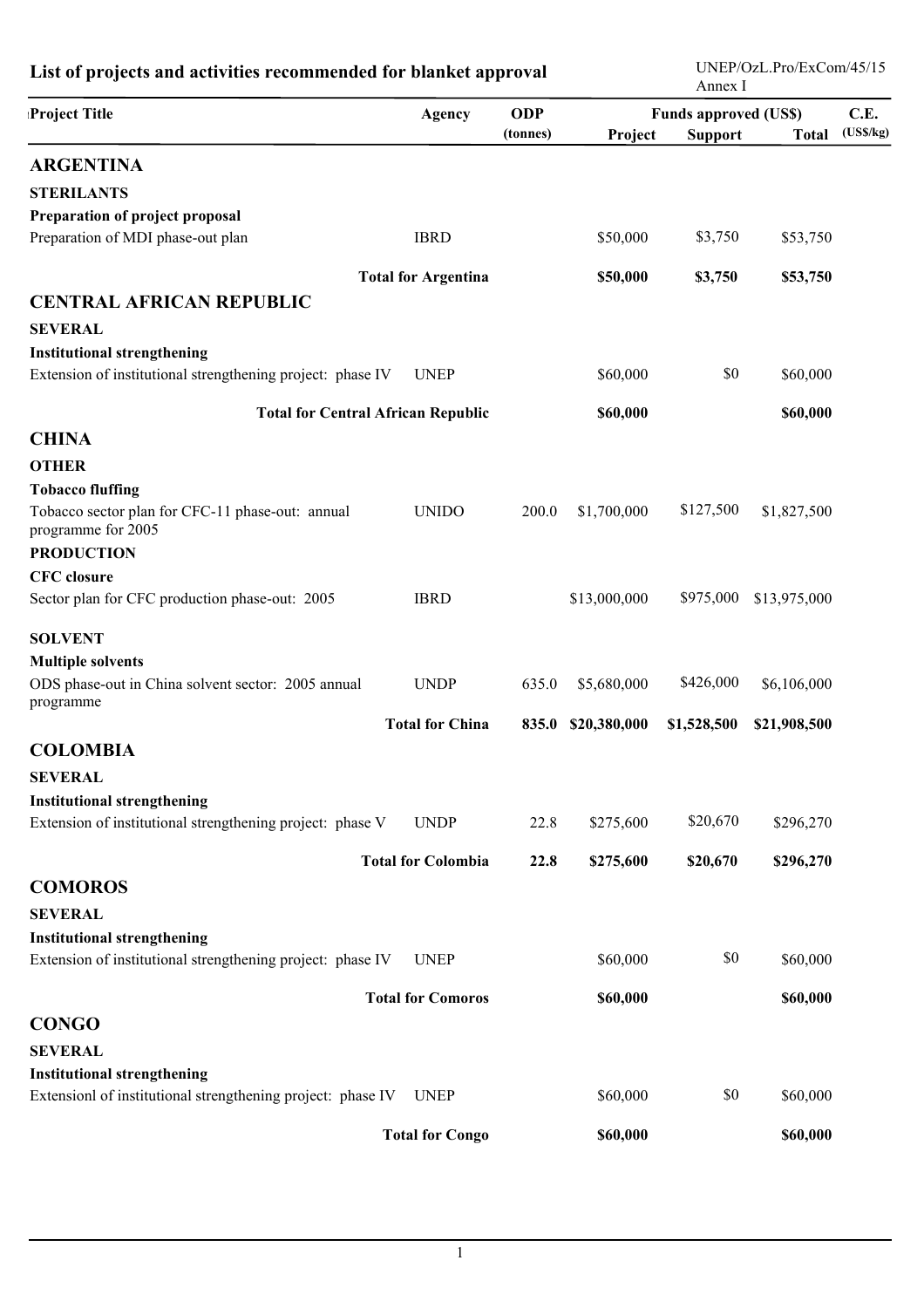| List of projects and activities recommended for blanket approval                                  |                                     |            | 121 / OZD.1 10/ DACOIII/ TV/ 12<br>Annex I |                |              |          |
|---------------------------------------------------------------------------------------------------|-------------------------------------|------------|--------------------------------------------|----------------|--------------|----------|
| <b>Project Title</b>                                                                              | <b>Agency</b>                       | <b>ODP</b> | <b>Funds approved (US\$)</b>               | C.E.           |              |          |
|                                                                                                   |                                     | (tonnes)   | Project                                    | <b>Support</b> | <b>Total</b> | (USS/kg) |
| <b>CONGO, DR</b>                                                                                  |                                     |            |                                            |                |              |          |
| <b>REFRIGERATION</b>                                                                              |                                     |            |                                            |                |              |          |
| Preparation of project proposal                                                                   |                                     |            |                                            |                |              |          |
| Project preparation for refrigeration end-user                                                    | <b>UNDP</b>                         |            | \$16,870                                   | \$1,265        | \$18,135     |          |
|                                                                                                   | <b>Total for Congo, DR</b>          |            | \$16,870                                   | \$1,265        | \$18,135     |          |
| <b>CUBA</b>                                                                                       |                                     |            |                                            |                |              |          |
| <b>PHASE-OUT PLAN</b>                                                                             |                                     |            |                                            |                |              |          |
| CFC phase out plan                                                                                |                                     |            |                                            |                |              |          |
| National ODS phase-out plan for CFCs: 2005 annual<br>implementation plan                          | Germany                             |            | \$116,000                                  | \$15,080       | \$131,080    |          |
| National ODS phase-out plan for CFCs: 2005 annual<br>implementation plan                          | France                              |            | \$200,000                                  | \$26,000       | \$226,000    |          |
| National ODS phase-out plan for CFCs: 2005 annual<br>implementation plan                          | Canada                              |            | \$62,000                                   | \$8,060        | \$70,060     |          |
| National ODS phase-out plan for CFCs: 2005 annual<br>implementation plan                          | <b>UNDP</b>                         |            | \$250,000                                  | \$18,750       | \$268,750    |          |
|                                                                                                   | <b>Total for Cuba</b>               |            | \$628,000                                  | \$67,890       | \$695,890    |          |
| <b>DOMINICAN REPUBLIC</b>                                                                         |                                     |            |                                            |                |              |          |
| PHASE-OUT PLAN                                                                                    |                                     |            |                                            |                |              |          |
| CFC phase out plan                                                                                |                                     |            |                                            |                |              |          |
| Terminal phase-out plan for Annex A (Group I)<br>substances: 2005 annual implementation programme | <b>UNDP</b>                         | 17.9       | \$500,000                                  | \$37,500       | \$537,500    | 5.50     |
|                                                                                                   | <b>Total for Dominican Republic</b> | 17.9       | \$500,000                                  | \$37,500       | \$537,500    |          |
| <b>ECUADOR</b>                                                                                    |                                     |            |                                            |                |              |          |
| <b>FUMIGANT</b>                                                                                   |                                     |            |                                            |                |              |          |
| Preparation of project proposal                                                                   |                                     |            |                                            |                |              |          |
| Preparation of a methyl bromide project                                                           | <b>IBRD</b>                         |            | \$25,000                                   | \$1,875        | \$26,875     |          |
| <b>SOLVENT</b>                                                                                    |                                     |            |                                            |                |              |          |
| Preparation of project proposal                                                                   |                                     |            |                                            |                |              |          |
| Preparation of a TCA phase-out project                                                            | <b>IBRD</b>                         |            | \$20,000                                   | \$1,500        | \$21,500     |          |
| <b>PHASE-OUT PLAN</b>                                                                             |                                     |            |                                            |                |              |          |
| CFC phase out plan                                                                                |                                     |            |                                            |                |              |          |
| National CFC phase-out plan: 2005 annual programme                                                | <b>IBRD</b>                         |            | \$439,319                                  | \$32,349       | \$471,668    |          |
|                                                                                                   | <b>Total for Ecuador</b>            |            | \$484,319                                  | \$35,724       | \$520,043    |          |
| <b>EGYPT</b>                                                                                      |                                     |            |                                            |                |              |          |
| <b>STERILANTS</b>                                                                                 |                                     |            |                                            |                |              |          |
| Preparation of project proposal                                                                   |                                     |            |                                            |                |              |          |
| Preparation of a MDI phase-out plan (CFC)                                                         | <b>UNIDO</b>                        |            | \$50,000                                   | \$3,750        | \$53,750     |          |
|                                                                                                   | <b>Total for Egypt</b>              |            | \$50,000                                   | \$3,750        | \$53,750     |          |

### **List of projects and activities recommended for blanket approval**

UNEP/OzL.Pro/ExCom/45/15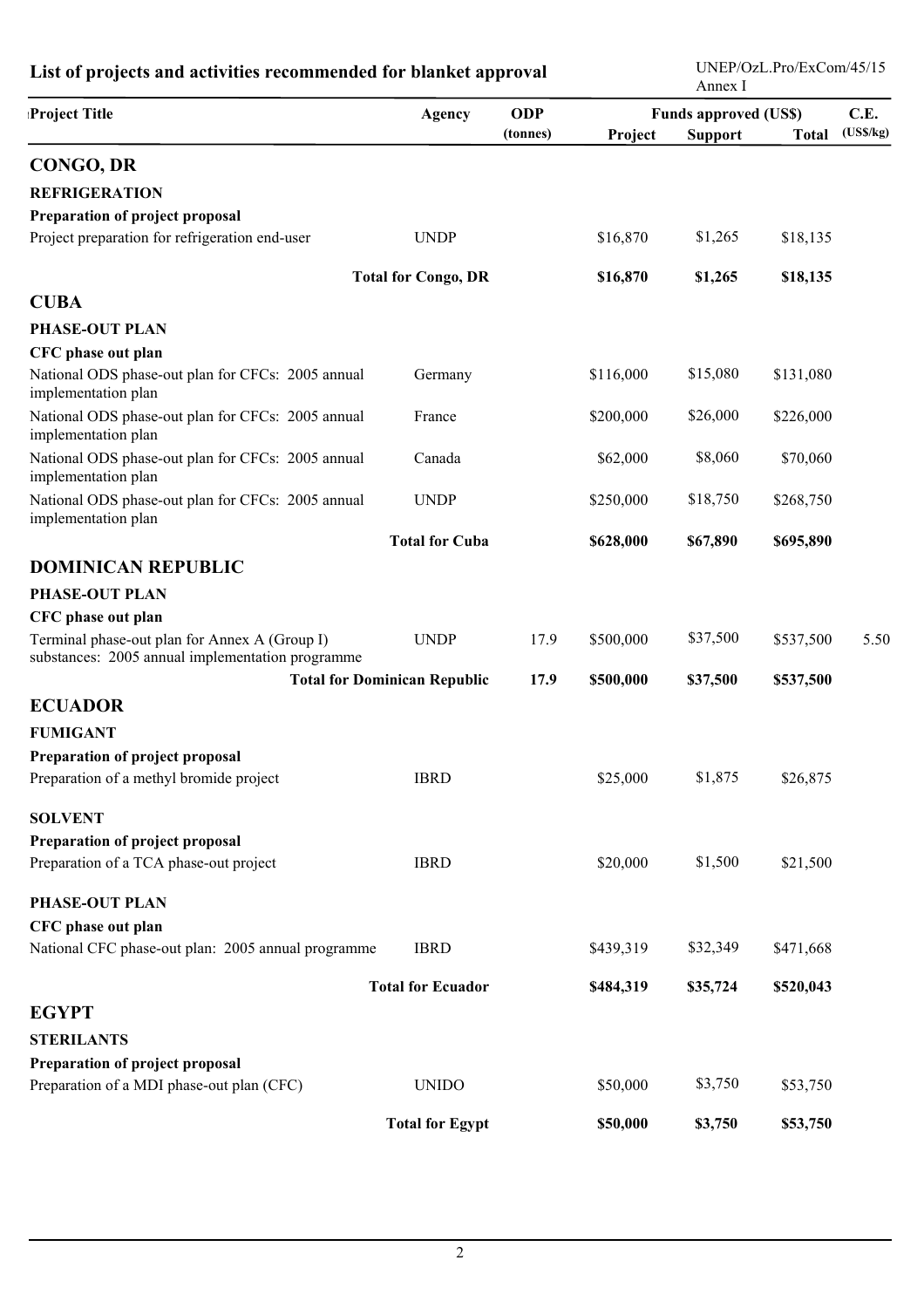| List of projects and activities recommended for blanket approval                   |                              |            |             | UNEP/OzL.Pro/ExCom/45/15<br>Annex I |              |          |  |  |
|------------------------------------------------------------------------------------|------------------------------|------------|-------------|-------------------------------------|--------------|----------|--|--|
| <b>Project Title</b>                                                               | Agency                       | <b>ODP</b> |             | <b>Funds approved (US\$)</b>        |              |          |  |  |
|                                                                                    |                              | (tonnes)   | Project     | <b>Support</b>                      | <b>Total</b> | (USS/kg) |  |  |
| <b>EL SALVADOR</b>                                                                 |                              |            |             |                                     |              |          |  |  |
| <b>FUMIGANT</b>                                                                    |                              |            |             |                                     |              |          |  |  |
| <b>Training programme/workshop</b>                                                 |                              |            |             |                                     |              |          |  |  |
| Training and awareness workshop in the fumigants sector<br>(methyl bromide)        | <b>UNIDO</b>                 |            | \$40,000    | \$3,600                             | \$43,600     |          |  |  |
|                                                                                    | <b>Total for El Salvador</b> |            | \$40,000    | \$3,600                             | \$43,600     |          |  |  |
| <b>GEORGIA</b>                                                                     |                              |            |             |                                     |              |          |  |  |
| <b>SEVERAL</b>                                                                     |                              |            |             |                                     |              |          |  |  |
| <b>Institutional strengthening</b>                                                 |                              |            |             |                                     |              |          |  |  |
| Extension of institutional strengthening project: phase IV                         | <b>UNEP</b>                  |            | \$60,667    | \$0                                 | \$60,667     |          |  |  |
|                                                                                    | <b>Total for Georgia</b>     |            | \$60,667    |                                     | \$60,667     |          |  |  |
| <b>GUINEA</b>                                                                      |                              |            |             |                                     |              |          |  |  |
| <b>REFRIGERATION</b>                                                               |                              |            |             |                                     |              |          |  |  |
| Refrigerant management plan                                                        |                              |            |             |                                     |              |          |  |  |
| Implementation of the RMP: phase II of training<br>refrigeration technicians       | <b>UNEP</b>                  |            | \$25,000    | \$3,250                             | \$28,250     |          |  |  |
| Implementation of the RMP: phase II of customs training                            | <b>UNEP</b>                  |            | \$25,000    | \$3,250                             | \$28,250     |          |  |  |
| Implementation of the RMP: monitoring the activities of the UNEP<br><b>RMP</b>     |                              |            | \$20,000    | \$2,600                             | \$22,600     |          |  |  |
| Implementation of the RMP: recovery and recycling                                  | <b>UNDP</b>                  | 5.0        | \$49,890    | \$4,490                             | \$54,380     |          |  |  |
|                                                                                    | <b>Total for Guinea</b>      | 5.0        | \$119,890   | \$13,590                            | \$133,480    |          |  |  |
| <b>INDIA</b>                                                                       |                              |            |             |                                     |              |          |  |  |
| <b>PRODUCTION</b>                                                                  |                              |            |             |                                     |              |          |  |  |
| CFC closure                                                                        |                              |            |             |                                     |              |          |  |  |
| CFC production sector gradual phase-out: 2005 annual<br>implementation plan        | <b>IBRD</b>                  |            | \$5,850,000 | \$438,750                           | \$6,288,750  |          |  |  |
| PHASE-OUT PLAN                                                                     |                              |            |             |                                     |              |          |  |  |
| CTC phase out plan                                                                 |                              |            |             |                                     |              |          |  |  |
| CTC phase-out for the consumption and production<br>sectors: 2005 annual programme | <b>IBRD</b>                  |            | \$3,899,046 | \$292,428                           | \$4,191,474  |          |  |  |
|                                                                                    | <b>Total for India</b>       |            | \$9,749,046 | \$731,178                           | \$10,480,224 |          |  |  |
| <b>IRAN</b>                                                                        |                              |            |             |                                     |              |          |  |  |
| PHASE-OUT PLAN                                                                     |                              |            |             |                                     |              |          |  |  |
| CFC phase out plan                                                                 |                              |            |             |                                     |              |          |  |  |
| National CFC phase-out plan: 2005 annual implementation Germany<br>programme       |                              |            | \$479,044   | \$52,695                            | \$531,739    |          |  |  |
| National CFC phase-out plan: 2005 annual implementation France<br>programme        |                              |            | \$500,000   | \$55,000                            | \$555,000    |          |  |  |
| National CFC phase-out plan: 2005 annual implementation UNIDO<br>programme         |                              |            | \$742,449   | \$55,684                            | \$798,133    |          |  |  |
|                                                                                    | <b>Total for Iran</b>        |            | \$1,721,493 | \$163,379                           | \$1,884,872  |          |  |  |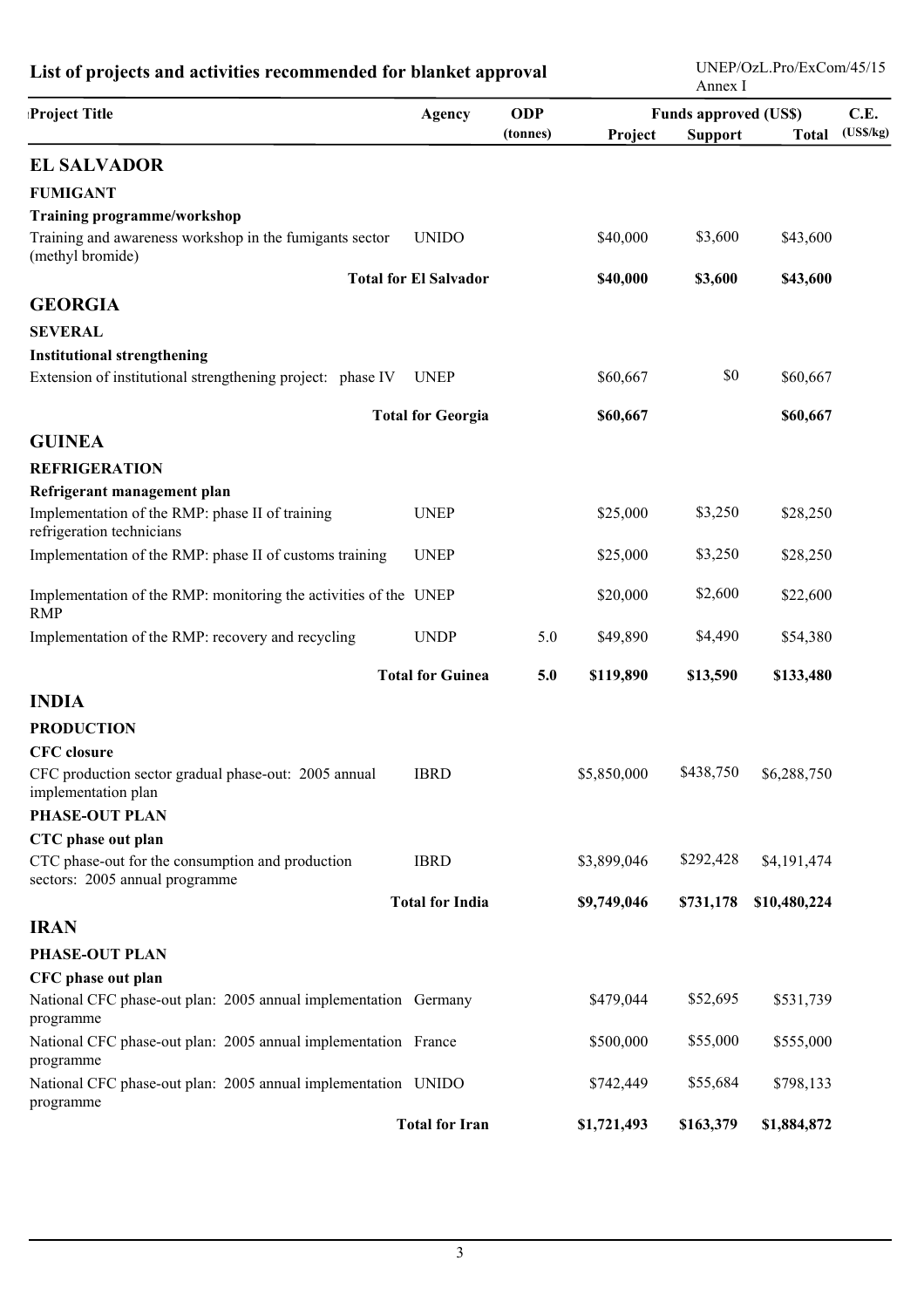| List of projects and activities recommended for blanket approval                                                                                                            |                             |            | UNEP/OzL.Pro/ExCom/45/15<br>Annex I |                |              |          |  |
|-----------------------------------------------------------------------------------------------------------------------------------------------------------------------------|-----------------------------|------------|-------------------------------------|----------------|--------------|----------|--|
| <b>Project Title</b>                                                                                                                                                        | Agency                      | <b>ODP</b> | <b>Funds approved (US\$)</b>        |                |              | C.E.     |  |
|                                                                                                                                                                             |                             | (tonnes)   | Project                             | <b>Support</b> | <b>Total</b> | (USS/kg) |  |
| <b>KUWAIT</b>                                                                                                                                                               |                             |            |                                     |                |              |          |  |
| <b>HALON</b>                                                                                                                                                                |                             |            |                                     |                |              |          |  |
| Preparation of project proposal                                                                                                                                             |                             |            |                                     |                |              |          |  |
| Preparation of a halon phase-out plan                                                                                                                                       | <b>UNIDO</b>                |            | \$25,000                            | \$1,875        | \$26,875     |          |  |
|                                                                                                                                                                             | <b>Total for Kuwait</b>     |            | \$25,000                            | \$1,875        | \$26,875     |          |  |
| <b>LAO, PDR</b>                                                                                                                                                             |                             |            |                                     |                |              |          |  |
| <b>FOAM</b>                                                                                                                                                                 |                             |            |                                     |                |              |          |  |
| Preparation of project proposal                                                                                                                                             |                             |            |                                     |                |              |          |  |
| Project preparation for foam multiple sub-sectors                                                                                                                           | <b>UNDP</b>                 |            | \$22,493                            | \$1,687        | \$24,180     |          |  |
|                                                                                                                                                                             |                             |            |                                     |                |              |          |  |
|                                                                                                                                                                             | <b>Total for Lao, PDR</b>   |            | \$22,493                            | \$1,687        | \$24,180     |          |  |
| <b>LESOTHO</b>                                                                                                                                                              |                             |            |                                     |                |              |          |  |
| <b>SEVERAL</b>                                                                                                                                                              |                             |            |                                     |                |              |          |  |
| <b>Institutional strengthening</b><br>Extension of institutional strengthening project: phase III                                                                           | <b>UNEP</b>                 |            | \$26,000                            | \$0            | \$26,000     |          |  |
|                                                                                                                                                                             |                             |            |                                     |                |              |          |  |
|                                                                                                                                                                             | <b>Total for Lesotho</b>    |            | \$26,000                            |                | \$26,000     |          |  |
| <b>LIBYA</b>                                                                                                                                                                |                             |            |                                     |                |              |          |  |
| <b>FUMIGANT</b>                                                                                                                                                             |                             |            |                                     |                |              |          |  |
| Preparation of project proposal                                                                                                                                             |                             |            |                                     |                |              |          |  |
| Preparation of a phase-out plan in the fumigants sector<br>(methyl bromide)                                                                                                 | <b>UNIDO</b>                |            | \$15,000                            | \$1,125        | \$16,125     |          |  |
| <b>HALON</b>                                                                                                                                                                |                             |            |                                     |                |              |          |  |
| Preparation of project proposal                                                                                                                                             |                             |            |                                     |                |              |          |  |
| Preparation of a halon phase-out plan                                                                                                                                       | <b>UNIDO</b>                |            | \$25,000                            | \$1,875        | \$26,875     |          |  |
|                                                                                                                                                                             | <b>Total for Libya</b>      |            | \$40,000                            | \$3,000        | \$43,000     |          |  |
| <b>MADAGASCAR</b>                                                                                                                                                           |                             |            |                                     |                |              |          |  |
| <b>FUMIGANT</b>                                                                                                                                                             |                             |            |                                     |                |              |          |  |
| <b>Training programme/workshop</b>                                                                                                                                          |                             |            |                                     |                |              |          |  |
| Training and awareness workshop in the fumigants sector<br>(methyl bromide)                                                                                                 | <b>UNIDO</b>                |            | \$40,000                            | \$3,600        | \$43,600     |          |  |
|                                                                                                                                                                             | <b>Total for Madagascar</b> |            | \$40,000                            | \$3,600        | \$43,600     |          |  |
| <b>MALI</b>                                                                                                                                                                 |                             |            |                                     |                |              |          |  |
| <b>REFRIGERATION</b>                                                                                                                                                        |                             |            |                                     |                |              |          |  |
| Refrigerant management plan                                                                                                                                                 |                             |            |                                     |                |              |          |  |
| Implementation of the refrigerant management plan update: UNDP<br>supplementary training and spares to the national<br>programme for recovery and recycling of refrigerants |                             |            | \$50,000                            | \$4,500        | \$54,500     |          |  |
| Implementation of the refrigerant management plan update: UNEP<br>monitoring of the activities in the RMP                                                                   |                             |            | \$20,000                            | \$2,600        | \$22,600     |          |  |
| Implementation of the refrigerant management plan update: UNEP<br>Phase 2 training for customs officials                                                                    |                             |            | \$29,546                            | \$3,841        | \$33,387     |          |  |
| Implementation of the refrigerant management plan update: UNEP<br>phase 2 training for refrigeration technicians                                                            |                             |            | \$25,000                            | \$3,250        | \$28,250     |          |  |
|                                                                                                                                                                             | <b>Total for Mali</b>       |            | \$124,546                           | \$14,191       | \$138,737    |          |  |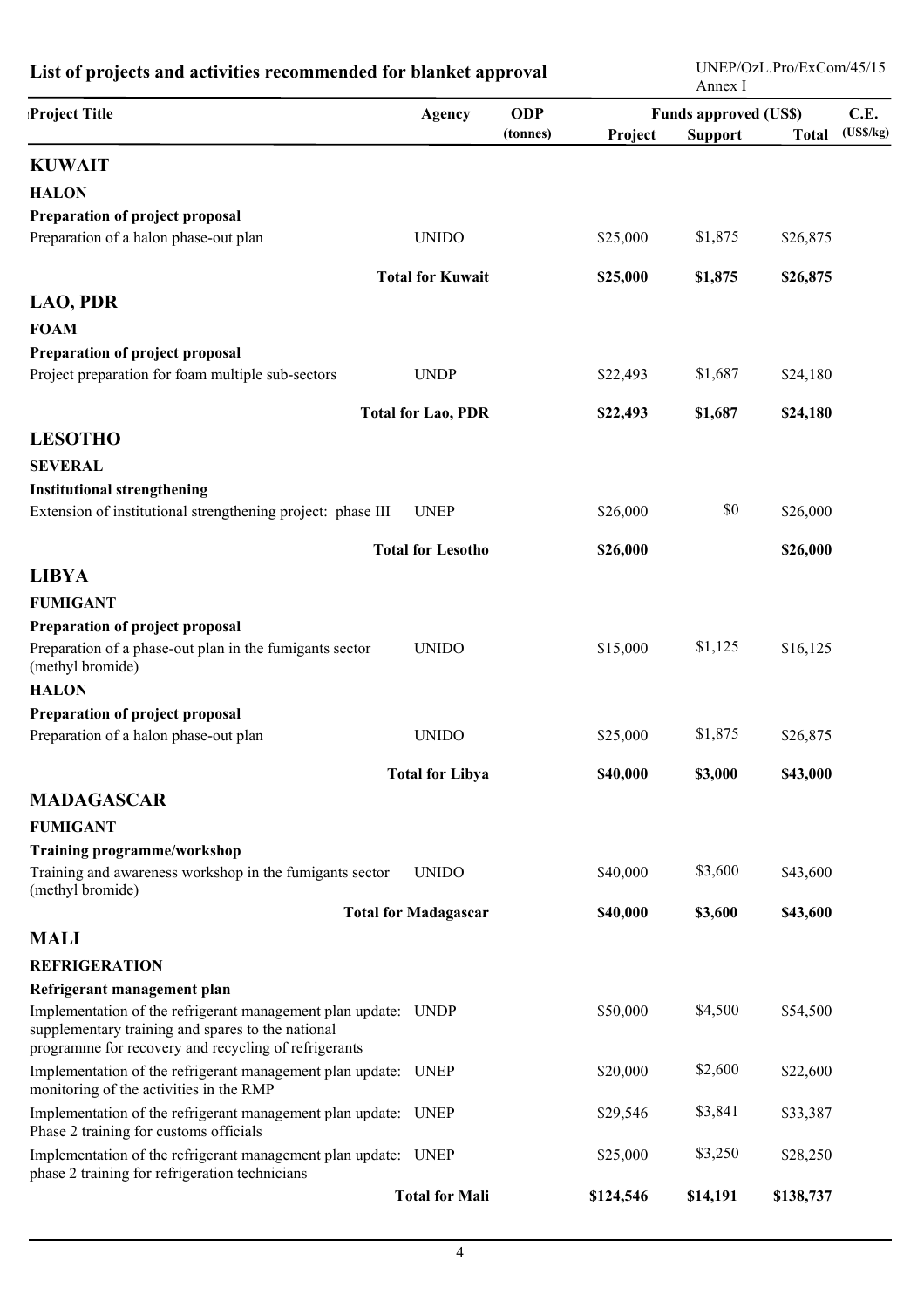## **List of projects and activities recommended for blanket approval**

UNEP/OzL.Pro/ExCom/45/15 Annex I

| <b>Project Title</b>                                                                                                                  | <b>Agency</b>              | <b>ODP</b> | <b>Funds approved (US\$)</b> |                |              | C.E.     |
|---------------------------------------------------------------------------------------------------------------------------------------|----------------------------|------------|------------------------------|----------------|--------------|----------|
|                                                                                                                                       |                            | (tonnes)   | Project                      | <b>Support</b> | <b>Total</b> | (USS/kg) |
| <b>MAURITIUS</b>                                                                                                                      |                            |            |                              |                |              |          |
| <b>PHASE-OUT PLAN</b>                                                                                                                 |                            |            |                              |                |              |          |
| ODS phase out plan                                                                                                                    |                            |            |                              |                |              |          |
| Implementation of an ODS terminal phase-out management Germany<br>plan: second tranche                                                |                            | 2.0        | \$62,030                     | \$8,064        | \$70,094     |          |
| <b>SEVERAL</b>                                                                                                                        |                            |            |                              |                |              |          |
| <b>Institutional strengthening</b>                                                                                                    |                            |            |                              |                |              |          |
| Extension of institutional strengthening project: phase II                                                                            | <b>UNEP</b>                |            | \$60,000                     | \$0            | \$60,000     |          |
|                                                                                                                                       | <b>Total for Mauritius</b> | 2.0        | \$122,030                    | \$8,064        | \$130,094    |          |
| <b>MEXICO</b>                                                                                                                         |                            |            |                              |                |              |          |
| <b>PRODUCTION</b>                                                                                                                     |                            |            |                              |                |              |          |
| <b>CFC</b> closure                                                                                                                    |                            |            |                              |                |              |          |
| Sector plan for phasing out CFC-11 and CFC-12<br>production sector: third tranche                                                     | <b>UNIDO</b>               |            | \$4,000,000                  | \$300,000      | \$4,300,000  |          |
| <b>SEVERAL</b>                                                                                                                        |                            |            |                              |                |              |          |
| <b>Institutional strengthening</b>                                                                                                    |                            |            |                              |                |              |          |
| Extension of institutional strengthening project: phase VII UNIDO                                                                     |                            |            | \$247,000                    | \$18,525       | \$265,525    |          |
|                                                                                                                                       | <b>Total for Mexico</b>    |            | \$4,247,000                  | \$318,525      | \$4,565,525  |          |
| <b>MOLDOVA</b>                                                                                                                        |                            |            |                              |                |              |          |
| <b>FUMIGANT</b>                                                                                                                       |                            |            |                              |                |              |          |
| <b>Training programme/workshop</b>                                                                                                    |                            |            |                              |                |              |          |
| Training and awareness workshop in the fumigants sector<br>(methyl bromide)                                                           | <b>UNIDO</b>               |            | \$30,000                     | \$2,700        | \$32,700     |          |
|                                                                                                                                       | <b>Total for Moldova</b>   |            | \$30,000                     | \$2,700        | \$32,700     |          |
| <b>MONGOLIA</b>                                                                                                                       |                            |            |                              |                |              |          |
| <b>PHASE-OUT PLAN</b>                                                                                                                 |                            |            |                              |                |              |          |
| Preparation of project proposal                                                                                                       |                            |            |                              |                |              |          |
| Preparation of a terminal phase-out management plan                                                                                   | Japan                      |            | \$33,900                     | \$4,407        | \$38,307     |          |
|                                                                                                                                       | <b>Total for Mongolia</b>  |            | \$33,900                     | \$4,407        | \$38,307     |          |
| <b>NICARAGUA</b>                                                                                                                      |                            |            |                              |                |              |          |
| <b>FUMIGANT</b>                                                                                                                       |                            |            |                              |                |              |          |
| <b>Training programme/workshop</b>                                                                                                    |                            |            |                              |                |              |          |
| Training and awareness workshop in the fumigants sector<br>(methyl bromide)                                                           | <b>UNIDO</b>               |            | \$30,000                     | \$2,700        | \$32,700     |          |
| <b>REFRIGERATION</b>                                                                                                                  |                            |            |                              |                |              |          |
| Refrigerant management plan                                                                                                           |                            |            |                              |                |              |          |
| Implementation of the refrigerant management plan update: UNEP<br>programme for prevention of illegal CFC trade                       |                            |            | \$15,000                     | \$1,950        | \$16,950     |          |
| Implementation of the refrigerant management plan update: UNEP<br>licensing and certification system for refrigeration<br>technicians |                            |            | \$40,000                     | \$5,200        | \$45,200     |          |
| Implementation of the refrigerant management plan update: UNEP<br>monitoring the activities of the RMP                                |                            |            | \$30,000                     | \$3,900        | \$33,900     |          |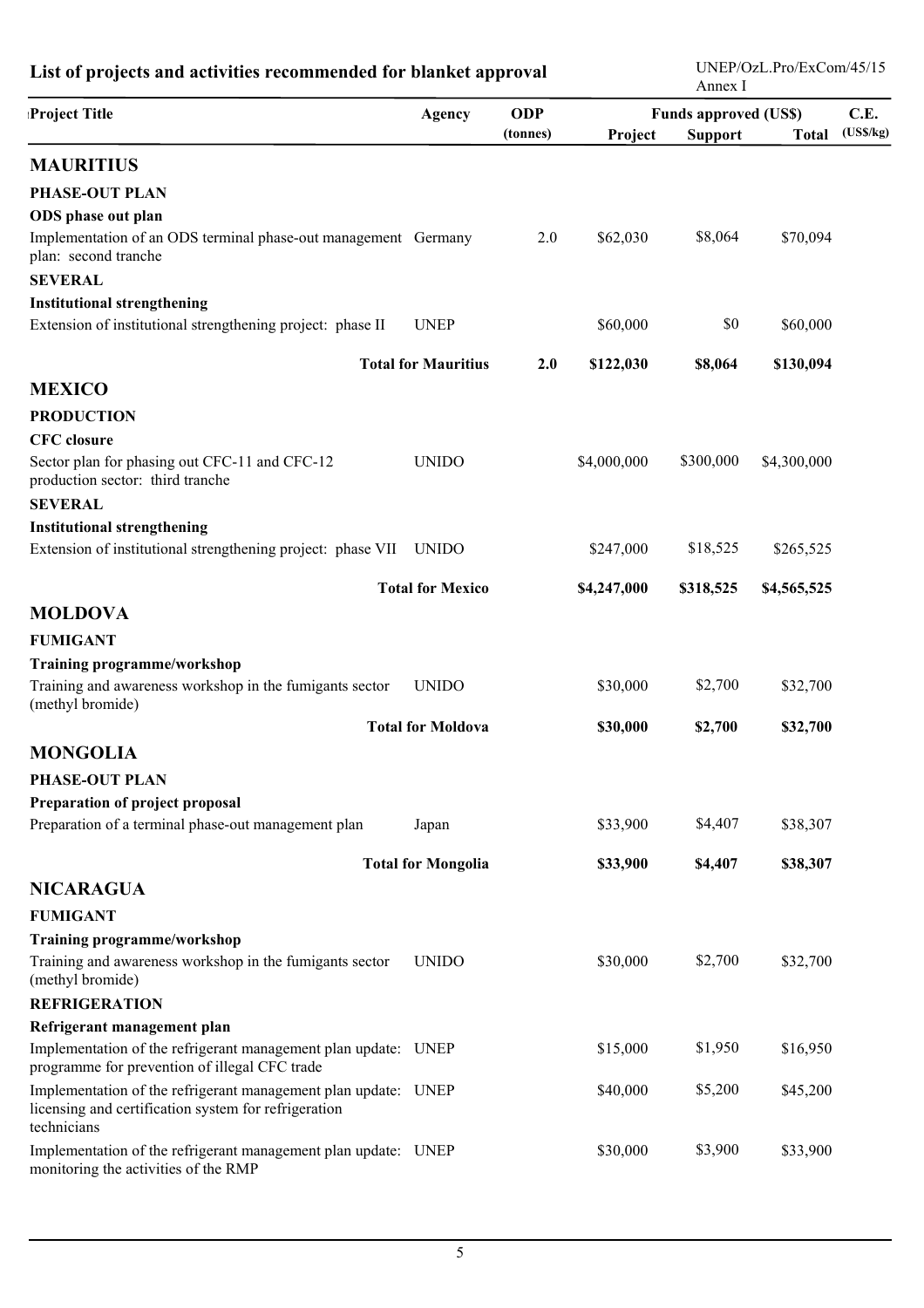## **List of projects and activities recommended for blanket approval**

UNEP/OzL.Pro/ExCom/45/15 Annex I

| <b>Project Title</b>                                                                                                           | <b>Agency</b>                 | <b>ODP</b> | <b>Funds approved (US\$)</b> |                                |             |          |
|--------------------------------------------------------------------------------------------------------------------------------|-------------------------------|------------|------------------------------|--------------------------------|-------------|----------|
|                                                                                                                                |                               | (tonnes)   | Project                      | <b>Support</b><br><b>Total</b> |             | (USS/kg) |
| Implementation of the refrigerant management plan<br>update: incentive programme to promote good practices in<br>refrigeration | <b>UNDP</b>                   |            | \$85,000                     | \$7,650                        | \$92,650    |          |
|                                                                                                                                | <b>Total for Nicaragua</b>    |            | \$200,000                    | \$21,400                       | \$221,400   |          |
| <b>PAKISTAN</b>                                                                                                                |                               |            |                              |                                |             |          |
| <b>FUMIGANT</b>                                                                                                                |                               |            |                              |                                |             |          |
| Training programme/workshop                                                                                                    |                               |            |                              |                                |             |          |
| Training and awareness workshop in the fumigants sector<br>(methyl bromide)                                                    | <b>UNIDO</b>                  |            | \$30,000                     | \$2,700                        | \$32,700    |          |
|                                                                                                                                | <b>Total for Pakistan</b>     |            | \$30,000                     | \$2,700                        | \$32,700    |          |
| <b>ROMANIA</b>                                                                                                                 |                               |            |                              |                                |             |          |
| <b>SEVERAL</b>                                                                                                                 |                               |            |                              |                                |             |          |
| <b>Institutional strengthening</b>                                                                                             |                               |            |                              |                                |             |          |
| Extension of institutional strengthening project: phase II                                                                     | <b>UNIDO</b>                  |            | \$145,984                    | \$10,949                       | \$156,933   |          |
|                                                                                                                                | <b>Total for Romania</b>      |            | \$145,984                    | \$10,949                       | \$156,933   |          |
| <b>SERBIA AND MONTENEGRO</b>                                                                                                   |                               |            |                              |                                |             |          |
| <b>SOLVENT</b>                                                                                                                 |                               |            |                              |                                |             |          |
| Preparation of project proposal                                                                                                |                               |            |                              |                                |             |          |
| Project preparation for the terminal phase-out in the solvent UNIDO<br>sector (CTC)                                            |                               |            | \$15,000                     | \$1,125                        | \$16,125    |          |
| <b>Total for Serbia and Montenegro</b>                                                                                         |                               |            | \$15,000                     | \$1,125                        | \$16,125    |          |
| <b>SIERRA LEONE</b>                                                                                                            |                               |            |                              |                                |             |          |
| <b>HALON</b>                                                                                                                   |                               |            |                              |                                |             |          |
| Preparation of project proposal                                                                                                |                               |            |                              |                                |             |          |
| Project preparation for a halon sectoral phase-out plan                                                                        | <b>UNDP</b>                   |            | \$16,870                     | \$1,265                        | \$18,135    |          |
|                                                                                                                                | <b>Total for Sierra Leone</b> |            | \$16,870                     | \$1,265                        | \$18,135    |          |
| <b>SYRIA</b>                                                                                                                   |                               |            |                              |                                |             |          |
| PHASE-OUT PLAN                                                                                                                 |                               |            |                              |                                |             |          |
| Preparation of project proposal                                                                                                |                               |            |                              |                                |             |          |
| Preparation of CFC-phase-out plan including methyl<br>bromide                                                                  | <b>UNIDO</b>                  |            | \$70,000                     | \$5,250                        | \$75,250    |          |
| <b>SEVERAL</b>                                                                                                                 |                               |            |                              |                                |             |          |
| <b>Institutional strengthening</b>                                                                                             |                               |            |                              |                                |             |          |
| Extension of institutional strengthening: phase III                                                                            | <b>UNIDO</b>                  |            | \$203,823                    | \$15,287                       | \$219,110   |          |
|                                                                                                                                | <b>Total for Syria</b>        |            | \$273,823                    | \$20,537                       | \$294,360   |          |
| <b>THAILAND</b>                                                                                                                |                               |            |                              |                                |             |          |
| PHASE-OUT PLAN                                                                                                                 |                               |            |                              |                                |             |          |
| CFC phase out plan                                                                                                             |                               |            |                              |                                |             |          |
| National CFC phase-out plan: 2005 annual implementation IBRD<br>plan                                                           |                               |            | \$1,330,400                  | \$111,736                      | \$1,442,136 |          |
|                                                                                                                                | <b>Total for Thailand</b>     |            | \$1,330,400                  | \$111,736                      | \$1,442,136 |          |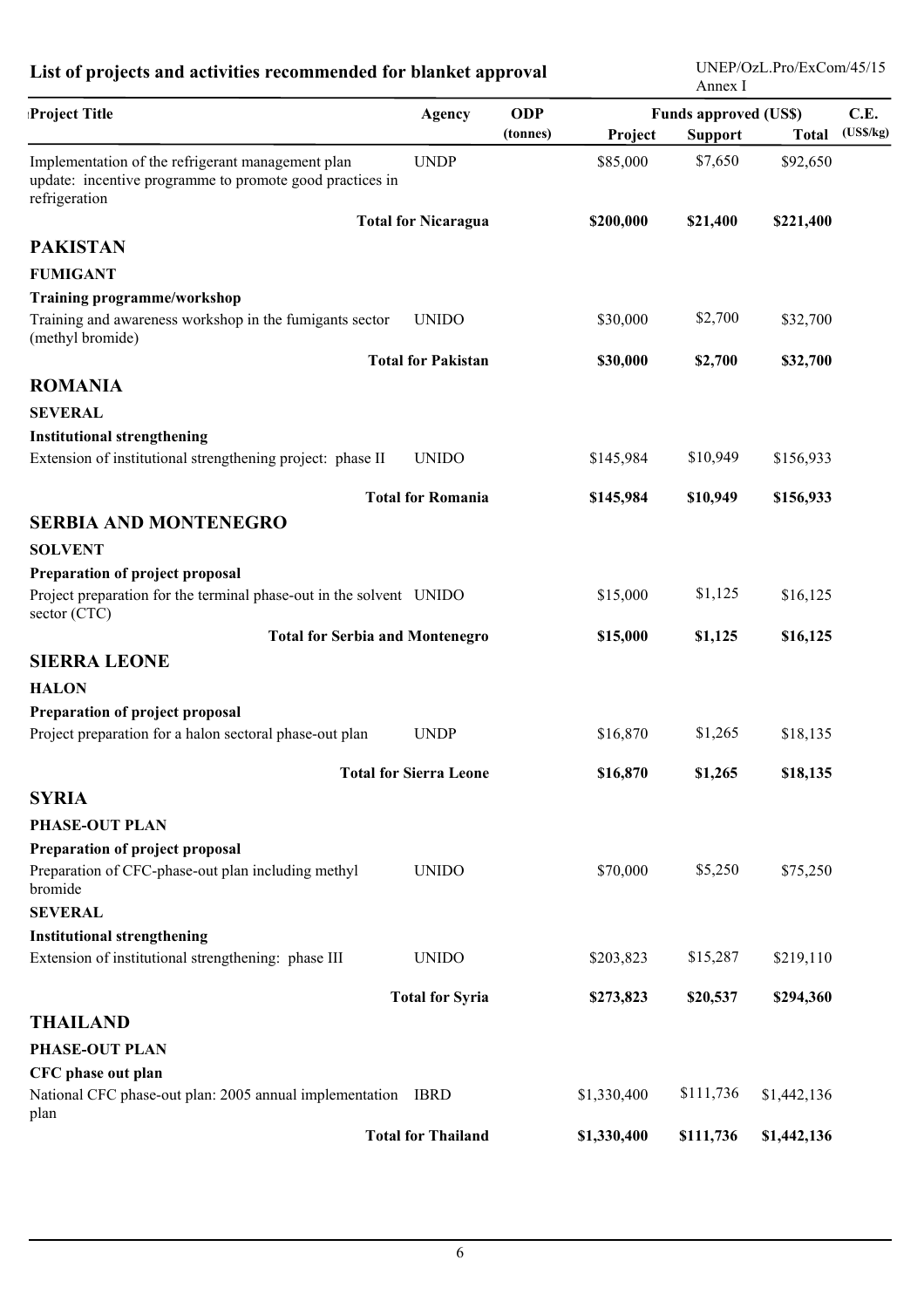| List of projects and activities recommended for blanket approval                                |                            |            |              | UNEP/OzL.Pro/ExCom/45/15<br>Annex I |              |          |  |
|-------------------------------------------------------------------------------------------------|----------------------------|------------|--------------|-------------------------------------|--------------|----------|--|
| <b>Project Title</b>                                                                            | Agency                     | <b>ODP</b> |              | <b>Funds approved (US\$)</b>        |              | C.E.     |  |
|                                                                                                 |                            | (tonnes)   | Project      | <b>Support</b>                      | <b>Total</b> | (USS/kg) |  |
| <b>VENEZUELA</b>                                                                                |                            |            |              |                                     |              |          |  |
| <b>FUMIGANT</b>                                                                                 |                            |            |              |                                     |              |          |  |
| <b>Training programme/workshop</b>                                                              |                            |            |              |                                     |              |          |  |
| Training and awareness workshop in the fumigants sector<br>(methyl bromide)                     | <b>UNIDO</b>               |            | \$40,000     | \$3,600                             | \$43,600     |          |  |
|                                                                                                 | <b>Total for Venezuela</b> |            | \$40,000     | \$3,600                             | \$43,600     |          |  |
| <b>YEMEN</b>                                                                                    |                            |            |              |                                     |              |          |  |
| <b>REFRIGERATION</b>                                                                            |                            |            |              |                                     |              |          |  |
| Preparation of project proposal                                                                 |                            |            |              |                                     |              |          |  |
| Preparation of a terminal umbrella project in refrigeration<br>(CFC)                            | <b>UNIDO</b>               |            | \$30,000     | \$2,250                             | \$32,250     |          |  |
|                                                                                                 | <b>Total for Yemen</b>     |            | \$30,000     | \$2,250                             | \$32,250     |          |  |
| <b>ZIMBABWE</b>                                                                                 |                            |            |              |                                     |              |          |  |
| <b>FUMIGANT</b>                                                                                 |                            |            |              |                                     |              |          |  |
| Preparation of project proposal                                                                 |                            |            |              |                                     |              |          |  |
| Project preparation for a fumigant (methyl bromide) project UNDP                                |                            |            | \$20,000     | \$1,500                             | \$21,500     |          |  |
| Project preparation in the fumigants (methyl bromide)<br>sector (phase out in tobacco seedling) | <b>UNIDO</b>               |            | \$15,000     | \$1,125                             | \$16,125     |          |  |
|                                                                                                 | <b>Total for Zimbabwe</b>  |            | \$35,000     | \$2,625                             | \$37,625     |          |  |
| <b>GLOBAL</b>                                                                                   |                            |            |              |                                     |              |          |  |
| <b>SEVERAL</b>                                                                                  |                            |            |              |                                     |              |          |  |
| <b>Information exchange</b>                                                                     |                            |            |              |                                     |              |          |  |
| Assistance for regional awareness raising                                                       | <b>UNEP</b>                |            | \$200,000    | \$26,000                            | \$226,000    |          |  |
|                                                                                                 | <b>Total for Global</b>    |            | \$200,000    | \$26,000                            | \$226,000    |          |  |
|                                                                                                 | <b>GRAND TOTAL</b>         | 882.7      | \$41,283,931 | \$3,173,032                         | \$44,456,963 |          |  |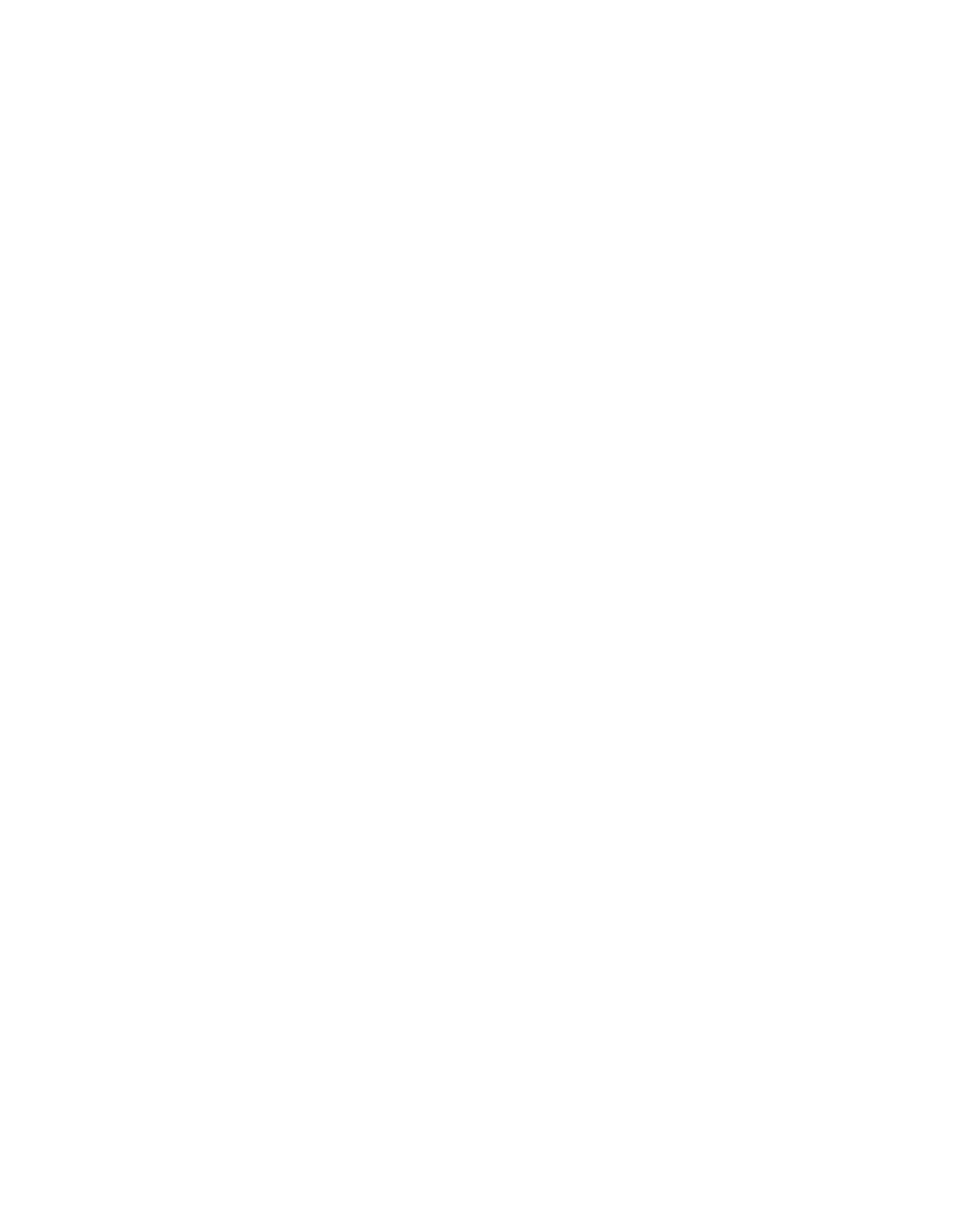| Country                              | <b>Sector</b> | Project title                                                                          | <b>Agency</b> | <b>Document No</b>       |
|--------------------------------------|---------------|----------------------------------------------------------------------------------------|---------------|--------------------------|
| <b>Production Sector Plans</b>       |               |                                                                                        |               |                          |
| Argentina                            | <b>PRO</b>    | Strategy for gradual phase-out of CFC-11 and CFC-                                      | World Bank    | UNEP/OzL.Pro/ExCom/45/21 |
|                                      |               | 12 production: 2005 annual programme                                                   |               |                          |
| <b>Refrigerant Management Plans</b>  |               |                                                                                        |               |                          |
| <b>Bhutan</b>                        | <b>REF</b>    | Implementation of the refrigerant management plan:                                     | <b>UNEP</b>   | UNEP/OzL.Pro/ExCom/45/22 |
|                                      |               | capacity building<br>and<br>technical<br>information                                   |               |                          |
|                                      |               | exchange on halon management                                                           |               |                          |
| Bhutan                               | <b>REF</b>    | Implementation of the refrigerant management plan:                                     | <b>UNDP</b>   | UNEP/OzL.Pro/ExCom/45/22 |
|                                      |               | pilot programme for conversion to non-ODS                                              |               |                          |
|                                      |               | technology at end users in the refrigeration sector                                    |               |                          |
| Bhutan                               | <b>REF</b>    | Implementation of the refrigerant management plan:                                     | <b>UNDP</b>   | UNEP/OzL.Pro/ExCom/45/22 |
|                                      |               | equipment support to refrigeration and MAC                                             |               |                          |
|                                      |               | servicing establishments                                                               |               |                          |
| Bhutan                               | <b>REF</b>    | Implementation of the refrigerant management plan:                                     | <b>UNEP</b>   | UNEP/OzL.Pro/ExCom/45/22 |
|                                      |               | awareness programme on ODS phase-out under the                                         |               |                          |
|                                      |               | <b>Montreal Protocol</b>                                                               |               |                          |
| <b>Bhutan</b>                        | <b>REF</b>    | Implementation of the refrigerant management plan:                                     | <b>UNEP</b>   | UNEP/OzL.Pro/ExCom/45/22 |
|                                      |               | Train the trainer programme for customs and                                            |               |                          |
|                                      |               | enforcement officers                                                                   |               |                          |
| Bhutan                               | <b>REF</b>    | Implementation of the refrigerant management plan:                                     | <b>UNEP</b>   | UNEP/OzL.Pro/ExCom/45/22 |
|                                      |               | train the trainer programme for refrigeration service                                  |               |                          |
|                                      |               | sector                                                                                 |               |                          |
| Bhutan                               | <b>REF</b>    | Implementation of the refrigerant management plan:                                     | <b>UNEP</b>   | UNEP/OzL.Pro/ExCom/45/22 |
|                                      |               | development of ozone regulations and regional<br>cooperation for implementation        |               |                          |
| Bhutan                               | <b>REF</b>    | Implementation of the refrigerant management plan:                                     | <b>UNEP</b>   | UNEP/OzL.Pro/ExCom/45/22 |
|                                      |               | monitoring RMP project implementation                                                  |               |                          |
|                                      | <b>REF</b>    | Implementation of the RMP: preparation of ozone                                        | <b>UNEP</b>   | UNEP/OzL.Pro/ExCom/45/39 |
| Myanmar                              |               | regulations for control of ODSs                                                        |               |                          |
|                                      |               |                                                                                        |               |                          |
| Myanmar                              | <b>REF</b>    | Implementation of the RMP: monitoring the RMP                                          | <b>UNEP</b>   | UNEP/OzL.Pro/ExCom/45/39 |
|                                      |               | implementation                                                                         |               |                          |
| Myanmar                              | <b>REF</b>    | Implementation of the RMP: recovery and recycling                                      | <b>UNIDO</b>  | UNEP/OzL.Pro/ExCom/45/39 |
|                                      |               | equipment support                                                                      |               |                          |
| Myanmar                              | <b>REF</b>    | Implementation of the RMP: training of MAC                                             | <b>UNIDO</b>  | UNEP/OzL.Pro/ExCom/45/39 |
|                                      |               | technicians on recovery and recycling                                                  |               |                          |
| Myanmar                              | <b>REF</b>    | Implementation of the RMP: retrofit domestic                                           | <b>UNIDO</b>  | UNEP/OzL.Pro/ExCom/45/39 |
|                                      |               | refrigeration using hydrocarbon blends                                                 |               |                          |
| Myanmar                              | <b>REF</b>    | Implementation<br>of the<br>RMP:<br>retrofit MAC<br>equipment using non-ODS technology | <b>UNIDO</b>  | UNEP/OzL.Pro/ExCom/45/39 |
| Myanmar                              | <b>REF</b>    | Implementation<br>of<br>RMP:<br>the<br>monitoring                                      | <b>UNIDO</b>  | UNEP/OzL.Pro/ExCom/45/39 |
|                                      |               | performance of recovery $\&$ recycling and retrofit                                    |               |                          |
| <b>Fumigant Sector</b>               |               |                                                                                        |               |                          |
| Chile                                | <b>FUM</b>    | Phase-out of all the remaining uses of methyl                                          | World Bank    | UNEP/OzL.Pro/ExCom/45/25 |
|                                      |               | bromide in soil application pest control (first tranche)                               |               |                          |
|                                      |               |                                                                                        |               |                          |
| <b>Refrigeration Sector</b><br>China | <b>REF</b>    | Reapplication of project CPR/REF/23/INV/222,                                           | <b>UNIDO</b>  | UNEP/OzL.Pro/ExCom/45/26 |
|                                      |               | Phasing out ODS at the refrigerator plant of Bole                                      |               |                          |
|                                      |               | <b>Electric Appliances Group</b>                                                       |               |                          |
|                                      |               |                                                                                        |               |                          |

Table 1: List of projects for individual consideration